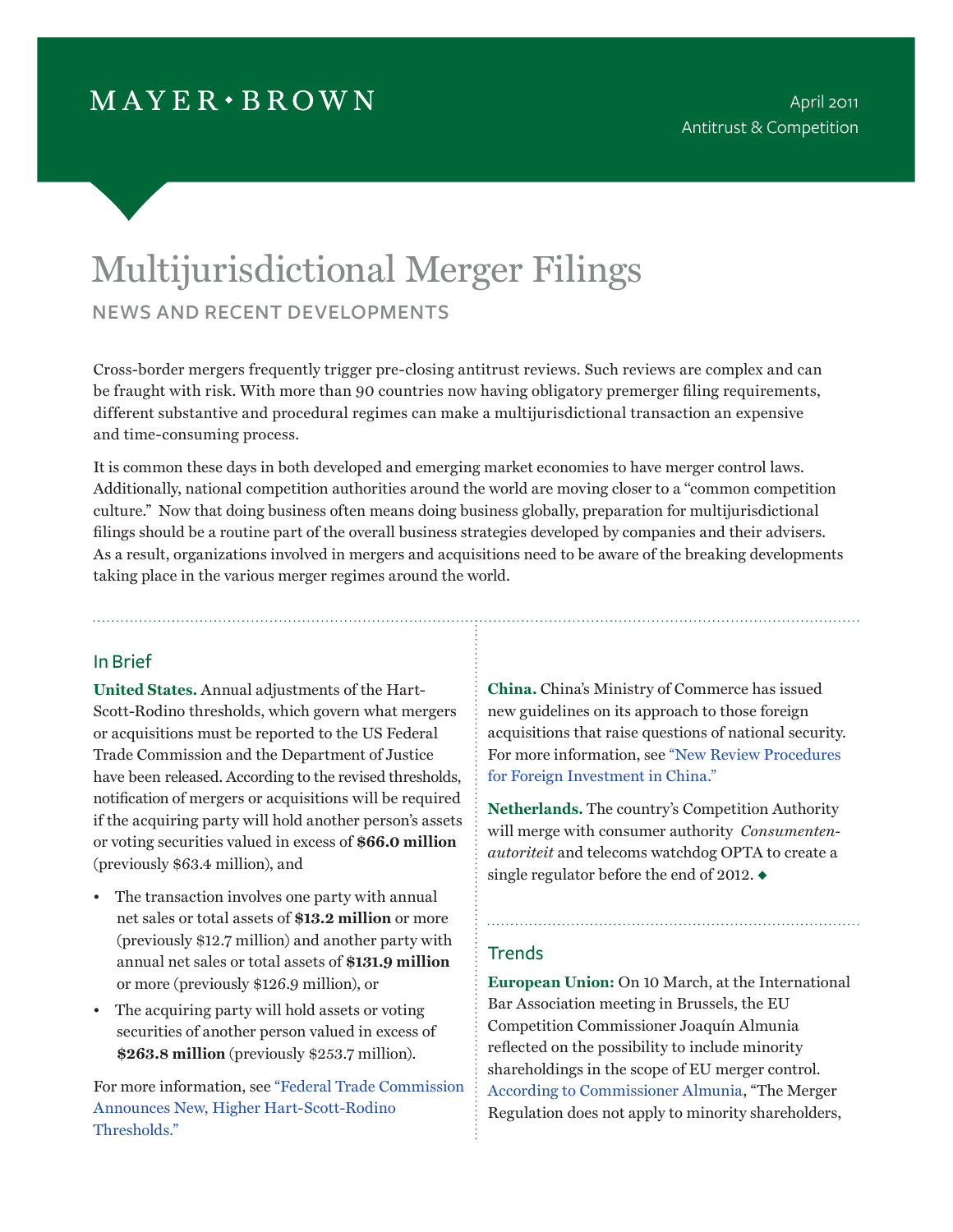whereas some national systems—both in the EU and outside—make room for the review of such acquisitions. I have instructed my services to look into this issue and see whether it is significant enough for us to try and close this gap in EU merger control."

**United Kingdom:** On 16 March 2011, the Department for Business, Innovation and Skills (BIS) [issued a](http://www.bis.gov.uk/assets/biscore/consumer-issues/docs/c/11-657-competition-regime-for-growth-consultation.pdf)  [consultation](http://www.bis.gov.uk/assets/biscore/consumer-issues/docs/c/11-657-competition-regime-for-growth-consultation.pdf) about reforms of the UK's competition regime. The consultation includes consideration of whether the UK filing regime should become mandatory, as well as a proposal to merge the Office of Fair Trading and the Competition Commission into a single Competition and Markets Authority. Comments can be sent until 13 June 2011 to the BIS department.  $\blacklozenge$ 

# Indian Merger Control

Under the draft regulation released on 4 March 2011, contemplated transactions that are likely to meet the following thresholds related to either (i) the acquirer and the target (the "Parties") or (ii) the group to which the target/merged entity will belong post-acquisition (the "Group") should consider a filing in India:

- The Parties have combined assets in India of rupees 1500 crores (approx. US\$333 million) or combined turnover in India of rupees 4500 crores (approx. US\$1 billion); or
- The Parties have combined worldwide assets of US\$750 million or combined worldwide turnover of US\$2.25 billion and combined assets in India of rupees 750 crores (approx. US\$166 million) or combined turnover in India of rupees 2250 crores (approx. US\$500 million); or
- The Group has assets in India of rupees 6000 crores (approx. US\$1.3 billion) or turnover in India of rupees 18000 crores (approx. US\$4 billion); or
- The Group has worldwide assets of US\$3 billion or worldwide turnover of US\$9 billion and assets in India of rupees 750 crores (approx. US\$166 million) or turnover in India of rupees 2250 crores (approx. US\$500 million).

The requirement to notify the Competition Commission of India is mandatory and the draft regulation imposes this duty on the acquirer. It is yet unclear whether a notification would also be mandatory where only the acquirer is active in India, as such a situation is not directly excluded by the thresholds.

This new regime is expected to come into effect on 1 June 2011 and all transactions that are not closed before 1 June 2011 are likely to be caught by the new rules. For more informations, see ["No more 'cry](http://www.mayerbrown.com/antitrust/article.asp?id=10596&nid=112)  [wolf'—India's merger control provisions come into](http://www.mayerbrown.com/antitrust/article.asp?id=10596&nid=112)  [effect on 1 June 2011."](http://www.mayerbrown.com/antitrust/article.asp?id=10596&nid=112) $\triangleleft$ 

# Spanish Merger Control

Spain's Sustainable Economy Act of 15 February 2011 has introduced a *de minimis* exemption under the broad market-share threshold. As of 8 March 2011, concentrations that meet either of the following thresholds will have to be notified to the *Comisión Nacional de Competencia*:

- A market share of 30 percent or more of the relevant product market or geographic market within Spain is acquired or increased—however, concentrations are now exempted from merger control even when meeting the 30 percent threshold if (i) the aggregated turnover in Spain of the acquired company or assets does not exceed **EUR 10 million** in the last accounting year and (ii) the parties to the concentration do not have an **individual or aggregate market share of 50 percent or more** of a relevant product market or geographic market within Spain.
- The aggregated turnover in Spain of the parties to the concentration exceeds EUR 240 million in the last accounting year provided that at least two of the parties to the concentration each have an individual turnover exceeding EUR 60 million.

[It is expected](http://www.cncompetencia.es/Default.aspx?TabId=105&Contentid=311537&Pag=1) that the new *de minimis* exemption will very likely reduce the number of merger filings before the *Comisión Nacional de Competencia*.  $\bullet$